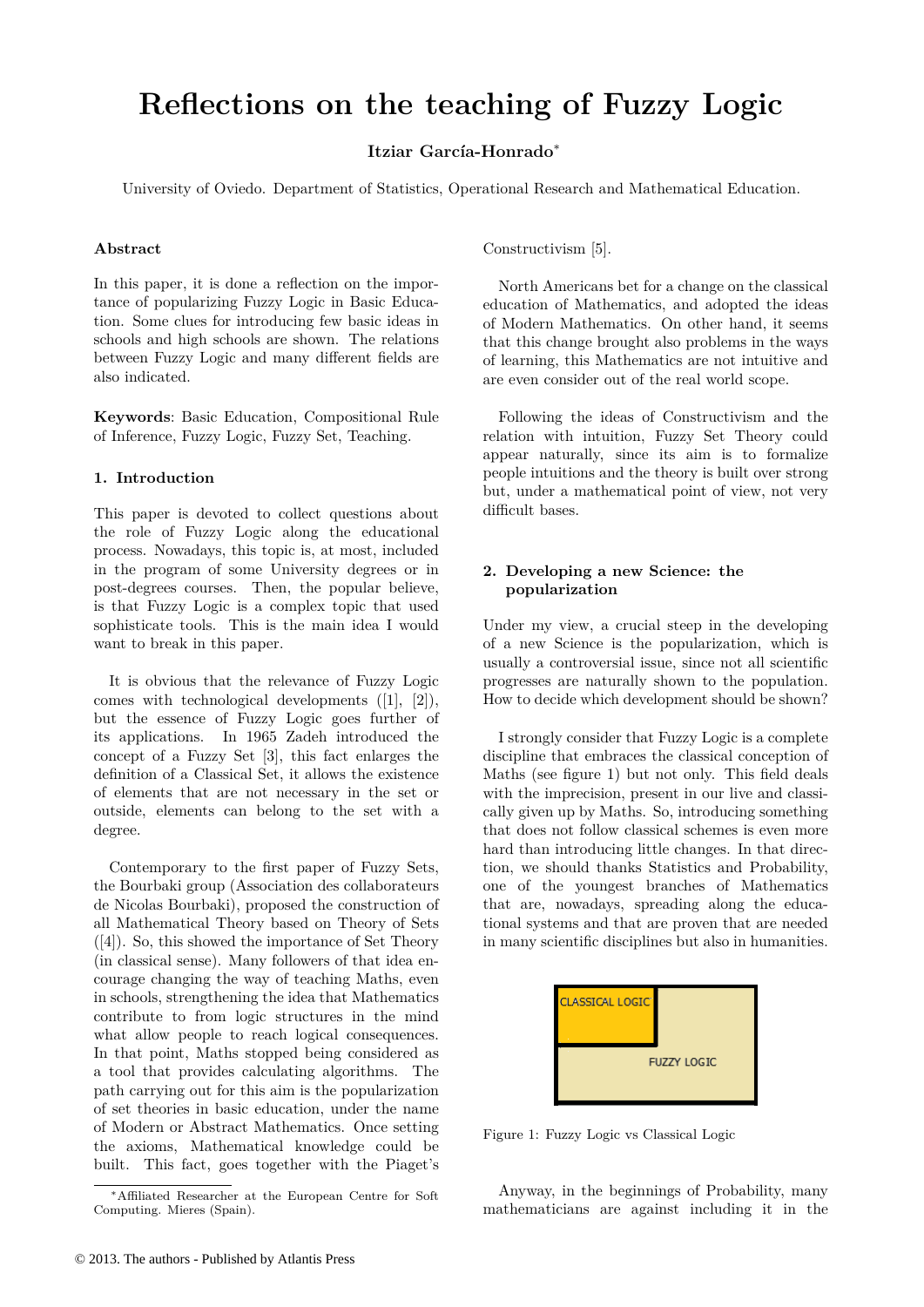formal frame of Maths because its worth, rigor and thoroughness. The first item in the path of its acceptance, was Kolmogorov axiomatic [6], but then many authors among them are marked, L. Santaló [7] and J. Franklin [8] contributed to the development and acceptance of that field.

I would like to remark that Probability is used to represent uncertainty and Fuzzy Sets imprecision. Both terms model unknown aspects, but they model two kinds of ignorance. Uncertainty is the one that goes together with an event before its realization and it is based on some background knowledge of the event, usually information on the results from the experience of previous realizations, and after the realization of the experience the uncertainty disappears. In the case of uncertainty, probability is encourage to model those situations.

On the other hand, imprecision, is not a matter of modelling experiences, or physical phenomena, it is related to humans activities. For instance, in language, when a word is stated in a concrete language all people knowing that language understand the meaning, although it is not precise because it depends of the use, the context and the purpose. Following that idea a model for the meaning of predicates will be shown using fuzzy sets.

Fuzzy Logic is different of probability [9]. In fact, in order to define a probability it is necessary a boolean structure and that is not the case of Fuzzy Logic, so, Fuzzy Logic is not the same, and under my view, it can not be considered a kind of extension of the model of probability for represent unknown events.

Notwithstanding, both topics are new branches of Maths that could be present in many different disciplines.

## **2.1. Fuzzy Logic in different fields**

Fuzzy Logic could be useful in many disciplines because of its capacity of collecting the imprecision in language, for instance the imprecision of many terms used in Psychology, Social Sciences, Philosophy, it should not be a exclusive tool of science or engineering problems. I argue the proposal of introducing Fuzzy Logic in many fields such as:

- **Psychology***.* It is usually to deal with imprecise concepts which could be modelled using fuzzy sets, allocating different degrees and getting closer information for each individual. The mentioned imprecise concepts are for instance: Gifted children, attention deficit disorder, creativity, egocentrism, shyness, obsessive behavior, sociability, ways of learning,...
- **SocialSciences***.* There are many measures useful in Social Sciences, that could be measure with fuzzy sets. For instance: birth rate,

death rate, unemployment rate, education levels of population,...

- **Philosophy***.* Along the history Philosophy has been encouraged the study of thinking, and also the study of logic, since Fuzzy Logic is a new concept of logic, it must be studied in philosophical terms.
- **Language***.* Fuzzy Logic could model, at least, some gradable predicates and sentences (conditionals), that is why linguistics should be interested in the aspect of Fuzzy Logic regarding the way of collecting the use, the contest, and the purpose or words in mathematical terms.

On the other hand, the basic mathematical elements that hold Fuzzy Logic, allow this theory to be included in basic scope, not only in University. What is more, under my view, it could be also shown in schools.

In order to put together the experience of pupils and mathematical models, this paper claims the importance of teaching Fuzzy Logic, and it is proposed to start teaching its main ideas (imprecision, relation with language,..) from the first stage of child's education.

To explain the concept of length, in the Montessori's learning method, children learn this concept by ordering several sticks of different sizes. So, following a similar methodology they could learn a concept like *big*, which is a fuzzy concept that could be represented by a fuzzy set.

Why nowadays Mathematics Education tries to avoid imprecision? Without taking imprecision into account logic is abstract and it is a formalism far from reality. Maybe this fact contributes to make Mathematics something dark, complex and involving too many difficulties in its study.

Although I consider introducing Fuzzy Theory in Basic Education could contribute to change the common believe that Mathematics are far from reality, I am aware that children will have many problems to break their dichotomic world (for them things are good or bad). Notwithstanding, the fact of breaking this dichotomy comes with the maturation process.

## **3. Motivation**

There is no doubt that the new field of Fuzzy Logic or Soft Computing or even, Computing with Words, has acquired a huge importance in the last half century, it is used in many real world problems and good results are obtained. In addition, this theory is based on the intuition of people materialized in the design of each fuzzy set [10]. So, Fuzzy Logic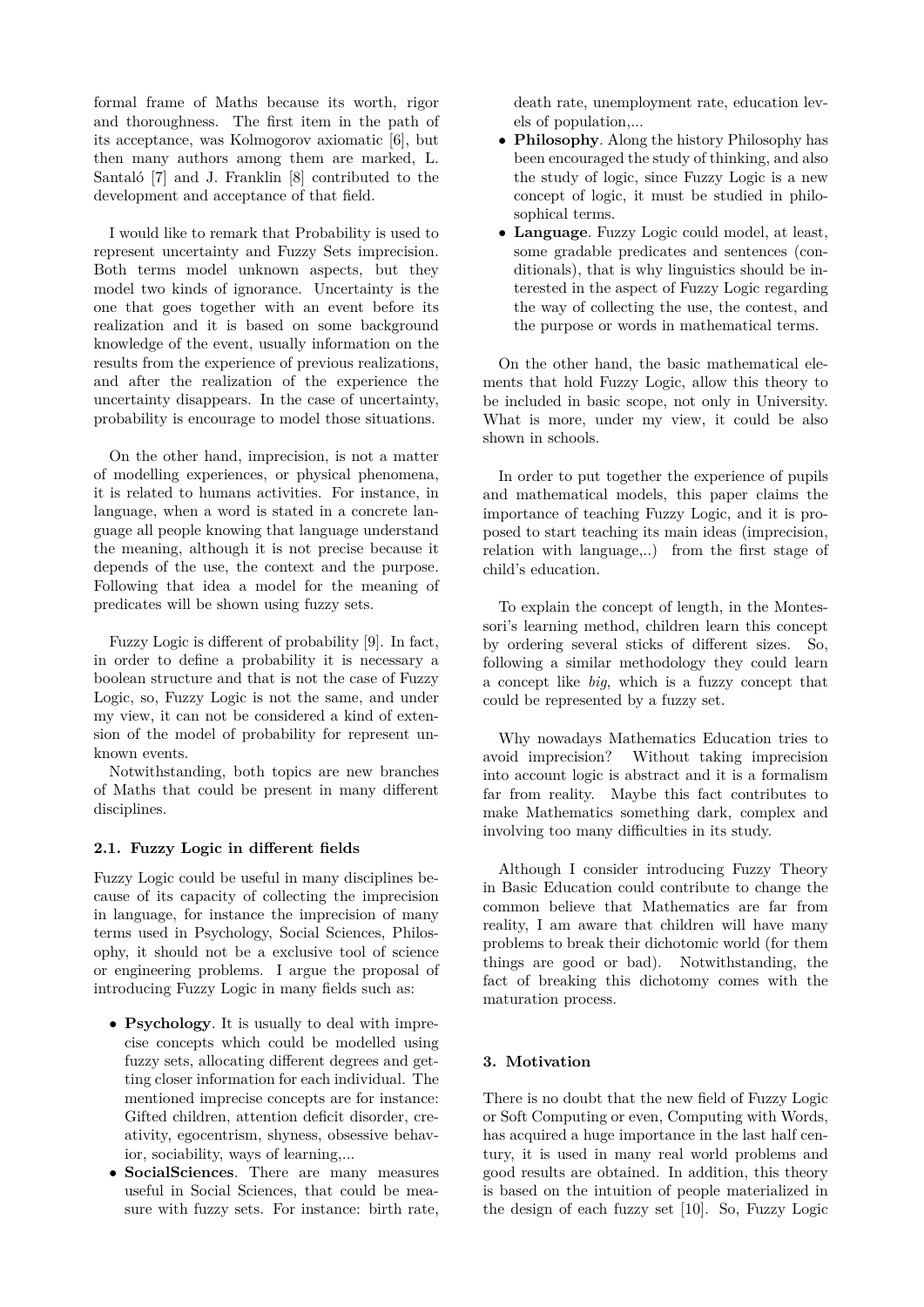collects the practical experience which is desirable for constructivism.

In order to encourage society and teaching community to introduce some aspect of Fuzzy Logic in the basic educational programs, some contributions of this logic, under a theoretical and a technological point of view, are remarked.

# **3.1. Theoretical point of view**

The main idea of Fuzzy Logic is to introduce propositions that are not necessarily true of false, what makes a logic closer to reality, capable of translate humans perceptions and languages. Therefore, it could be considered to be more related to humans intuition than Classical Logic, having the same solid mathematical bases.

On the contrary, the flexibility of Fuzzy Logic, force to frame it in mathematical structures that are no as rigid as it is the case of Boolean Algebras. The strongest structure to work with in Theories of Fuzzy Set is a De Morgan Algebra. And usually, this is not so common, in fact, it is frequently to deal with partial orders or pre-orders (taking into account the pointwise order).

This aspect makes difficult to consider the verification of many classical laws, therefore from a theoretical point of view, Fuzzy Logic should be developed in the design of proper connectives in order to get the verification of classical laws. Following that idea, we have done some contributions, for instance: Reduction to absurd [11], weakening the antecedent or straightening the consequent in a conditional clause [12], properties of symmetric difference  $[13]$ ,...

# **3.2. Technological point of view**

The importance of Fuzzy Logic is consolidated with many applications. Sugeno tackled intelligent control of an helicopter, and also industry processes as a wastewater treatment plant. In fact, many common electronic advises work with Fuzzy Logic, such as: washing machines, tensiometers, rice cookers,... and also cars capable of parking without a driver! All these machines, could be explained in order to motivate the study of Fuzzy Logic, since usually students need a visual and practical idea.

The theory under fuzzy control is not so complicate, so it could be explained the design of predicates and conditionals involved, and the Compositional Rule of Inference [14], and students could understand the behaviour of easy systems with two rules with a numerical consequent, or even more complex systems as the equilibrium of inverted pendulum (see figure 2) which could be controlled with Fuzzy Logic easier than with

Classical Logic.



Figure 2: Inverted Pendulum

Apart from control problems, Fuzzy Logic is englobed in the term Soft Computing which includes many techniques with direct applications, such as: genetic algorithms, neuronal networks, collaborative intelligent systems, intelligent data analysis,...

## **4. Proposal**

In this section I will shown a proposal of the contents of Fuzzy Logic along the educational system. Starting with the Education in the kindergarten, and continuing with schools and high schools in order to achieve any degree knowing some bases of Fuzzy Logic. It is possible that the most controversial idea is to introduce fuzzy concepts in the first years of a education process.

Figure 3 collects a graph showing the stages of education and the division in high schools in two blocks, one corresponding to studies in Sciences and the other to studies in Humanities.

## **4.1. Schools**

During the school students are shown the bases of all their future education. Also bases of Logic, and why not bases of Fuzzy Logic? As it was mentioned Fuzzy Logic is more intuitive and has a stronger relation with the reality than Classical Logic. Therefore, students could assimilate it and the relation between logic (Mathematics) and reality becomes stronger than when dealing with Classical Logic.

I will divided this period in two different stages: the kindergarten and the primary school.

Regarding to the first stage of education, the idea of imprecision behind Fuzzy Logic could be introduced in some sense: introducing what a fuzzy set is.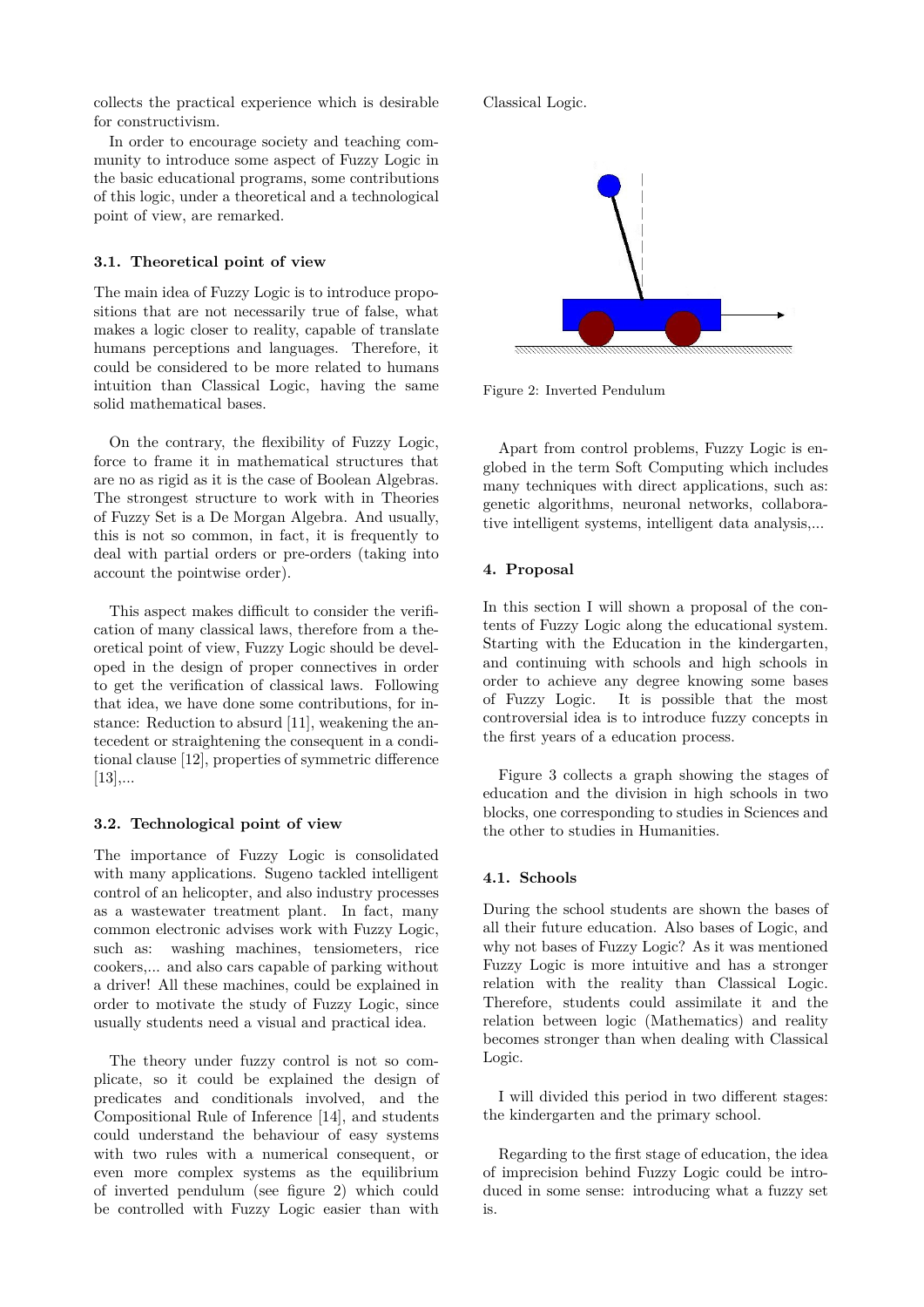

Figure 3: Educational Stages

- Pupils could be asked for selecting in a given universe of figures, the figures that verify a property, the figures that do not verify a property and the figures that partially verify the property.
- They could order themselves though their highs and be asked for what they consider is the collective of tall pupils.

These examples will allow them to understand the idea of the design of a fuzzy set since different pupils will consider different collectives. And, this is naturally linked with their curriculum in which they have to classify and order collections of things.

In this first stage of education, pupils need to structure they logic knowledge, understanding the meaning of intersection and union. At least, translating in language the intersection by *and* and the union by *or* and identify, for instance, the collective of tall *and* (*or*) with fair hair partners in their classes. In the same way they could be also asked to identify the collective of *non-tall* (or the opposite: *short*) pupils, introducing in a wide sense the negation. Introducing negation is a complicated matter since the non-reversible thinking of children in that period.

The first stages of mathematical education are also devoted to establish relations between elements. Nowadays, these kinds of relations are crisp, it is the case of relating two elements with the same color, but if dealing with not two equal colors, they could relate elements with the color they consider similar or in the same tone. Doing that flexible relations, the bases of fuzzy relations are established. Pupils could understand order and equivalence fuzzy relations, as, nowadays,

they do with classical relations. In order to work with these relations some basic properties could be manipulative ([15]) show: reflexivity, a kind of transitivity, symmetric and anti-symmetric.

In Primary schools, they could continue with the previous concepts, but they could be enlarged with the representation of fuzzy sets. To represent a fuzzy set it is necessary to choose the Universe of discourse and allocate to each element in the universe a degree, between 0 and 1, of belonging to a fuzzy set, that idea could be formalized with representations. Starting with relevant examples for them, for instance, to represent the predicate tall taking the Universe of Discourse of their classmates, allocating a degree of being tall for each of them depending on their high. Later, they could do an analogous design with the the universe of discourse of the first fifteen natural numbers and the predicate *being around* 5. The idea of continuous fuzzy sets could be also introduced by interpolation (in previous example: extending the universe of discourse to the real numbers) (see Figure 4), notwithstanding continuity is a concept that will be better formalized in following courses.



Figure 4: Fuzzy set: Around 5.

Relating with the concept of negation, students could understand the difference between negate a predicate and the antonym of a predicate. The negation could be built using the negation  $N = 1 - id$  and represented in language by *no*. Following that idea they could represent the fuzzy set of *non-tall* classmates by the axial symmetry with respect to the line of the fixed point of the negation (0*.*5) and represent the antonym allocating a degree of each classmate of being *short*. They realize that the antonym of a predicate is a linguistic term. In High schools the existence of a mathematical construction of the antonym will be shown, for that aim it will be defined a symmetry in the universe of discourse instead of in the degree as it is the case of negations.

#### **4.2. High schools**

When arriving to High Schools, Students should understand what is a fuzzy set and how to built intersections, unions and negations, in a very simple way.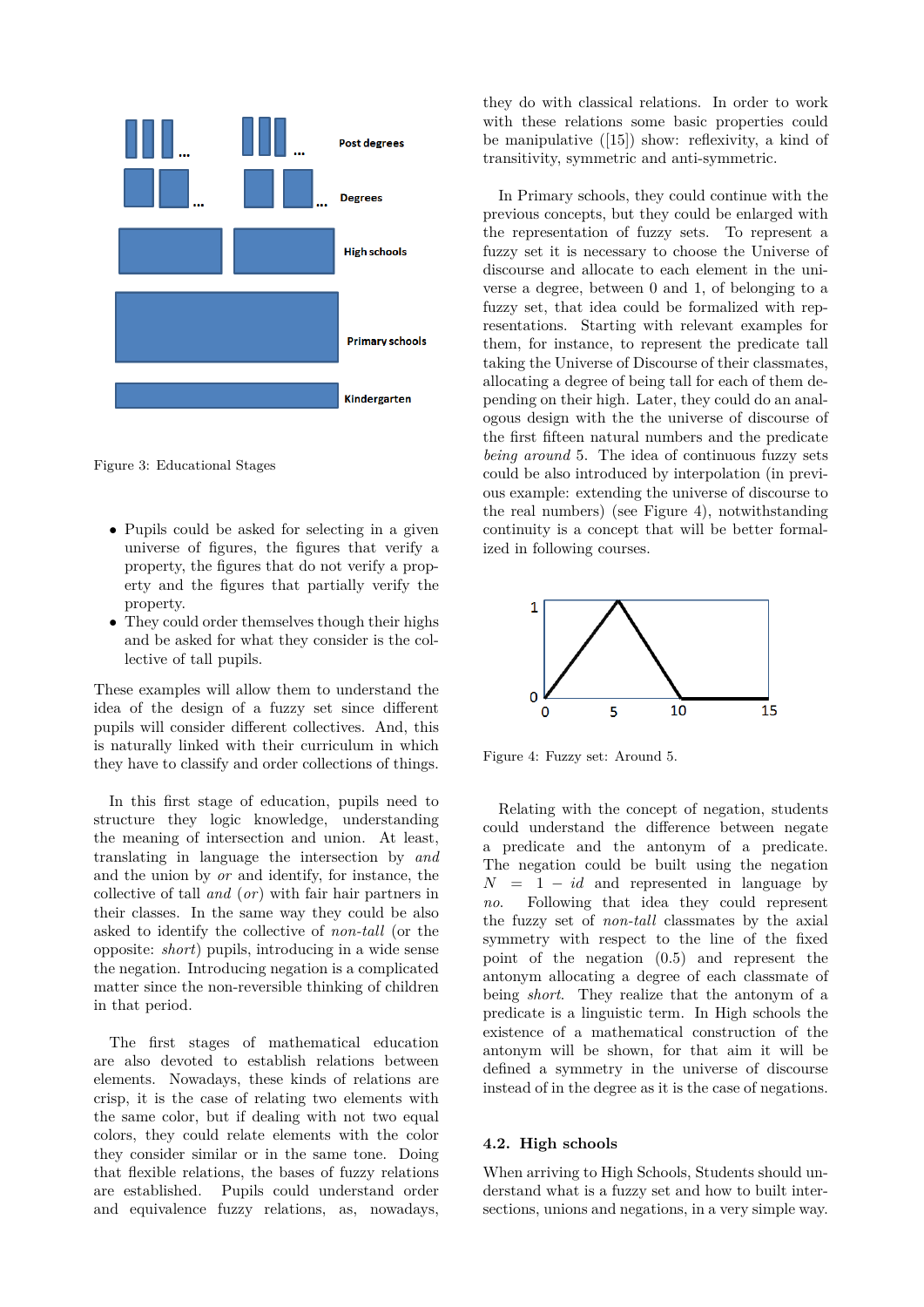Enlarging their knowledge, it is possible to formalized those concepts using the characterization theorems of t-norms, t-conorms and strong negations.

#### *4.2.1. Continuous t-norms*

Intersections will be formalized by continuous tnorms, whose monotonic character in the variables is an intuitive property. In order to translate the meaning of intersection, the null element (0) is absorbent and the biggest element (1) is neutral. Then, continuity, commutativity and associativity are supposed in order to simplify the operativity. Although the particle *and* in language is not usually commutative.

So, a continuous t-norm  $([16])$ , *T*, is a mapping  $T : [0,1] \times [0,1] \rightarrow [0,1]$  verifying the following properties,

- Monotonicity  $T(x, y) \leq T(z, t)$  if  $x \leq z, y \leq t$
- $T(x, 1) = x, \forall x \in [0, 1]$
- $T(x, 0) = 0, \forall x \in [0, 1]$
- Associativity  $T(T(x, y), z) = T(x, T(y, z)),$  $\forall x, y, z \in [0, 1]$
- Commutativity  $T(x, y) = T(y, x) \forall x \in [0, 1]$
- Continuity in both variables

Then, it could be shown as examples functions  $T : [0, 1] \times [0, 1] \to [0, 1]$  such as,

- The function min.
- The product.
- The Łukasiewicz t-norm <sup>1</sup>  $W(x, y)$  $max(0, x + y - 1).$

Pupils should understand that for two different values, the t-norm allocates a third value, the value of their intersection. So, it could be seen as a threedimensional graph. In the case of product, the result is shown in figure 5.



Figure 5: Product

**Remark 4.1** *Many problems of design could be developed at class. As an example, students could do* *the intersection with two marks of the subject and calculating the resulting general mark with different t-norms. This allows to compare them and to obtain that the biggest is the minimum and the smallest the Łukasiewicz one, obtaining a mark of* 0 *if having two values less than the middle (*0*.*5*). Even more, ordinal sum of t-norms could be introduced.*

#### *4.2.2. Continuous t-conorms*

The scheme of introducing continuous t-conorms is equivalent to the scheme in 4.2.1. The properties of t-conorms that make the difference with respect to t-norms are that element 0 is neutral and element 1 is absorbent, something coherent if tconorms try to translate the properties of the union.

So, a continuous t-conorm, *S*, is a mapping *S* :  $[0,1] \times [0,1] \rightarrow [0,1]$  verifying the following properties,

- Monotonicity  $S(x, y) \leq S(z, t)$  if  $x \leq z, y \leq t$
- $S(x, 0) = x, \forall x \in [0, 1]$
- $S(x, 1) = 0, \forall x \in [0, 1]$
- Associativity  $S(S(x, y), z)$  = *S*(*x, S*(*y, z*))*,* ∀*x, y, z* ∈ [0*,* 1]
- Commutativity  $S(x, y) = S(y, x)$   $\forall x \in [0, 1]$
- Continuity in both variables

Then, it could be shown as examples functions  $S : [0,1] \times [0,1] \to [0,1]$  such as,

- The function max.
- $Prod^*(x, y) = x + y x \cdot y$ .
- The Łukasiewicz t-conorm,  $W^*(x, y)$  $min(1, x + y)$ .

## *4.2.3. Negations*

As it was mentioned, two different ways of negating a predicate will be shown. The first one is the negation of a fuzzy set, and the other is the opposite [17], obtained through a symmetry in the universe of discourse.

A negation,  $N : [0,1] \rightarrow [0,1]$  is a function such that

- 1. If  $a \leq b$ , then  $N(b) \leq N(a)$ , for all  $a, b$  in  $L$
- 2.  $N(0) = 1$ , and  $N(1) = 0$ .

and the negation of a fuzzy set  $\mu$  is represented by  $\mu' = N \circ \mu$ .

Also, it could be shown that in order to translate the intuitive meaning of functionally expressible negations, it is suitable to count with

3.  $N \circ N = id_L$ 

functions  $N$  verifying  $(1)$ ,  $(2)$ , and  $(3)$  are called strong negations, and they are continuous.

<sup>1</sup> It could be remark that this t-norm has 0 divisors.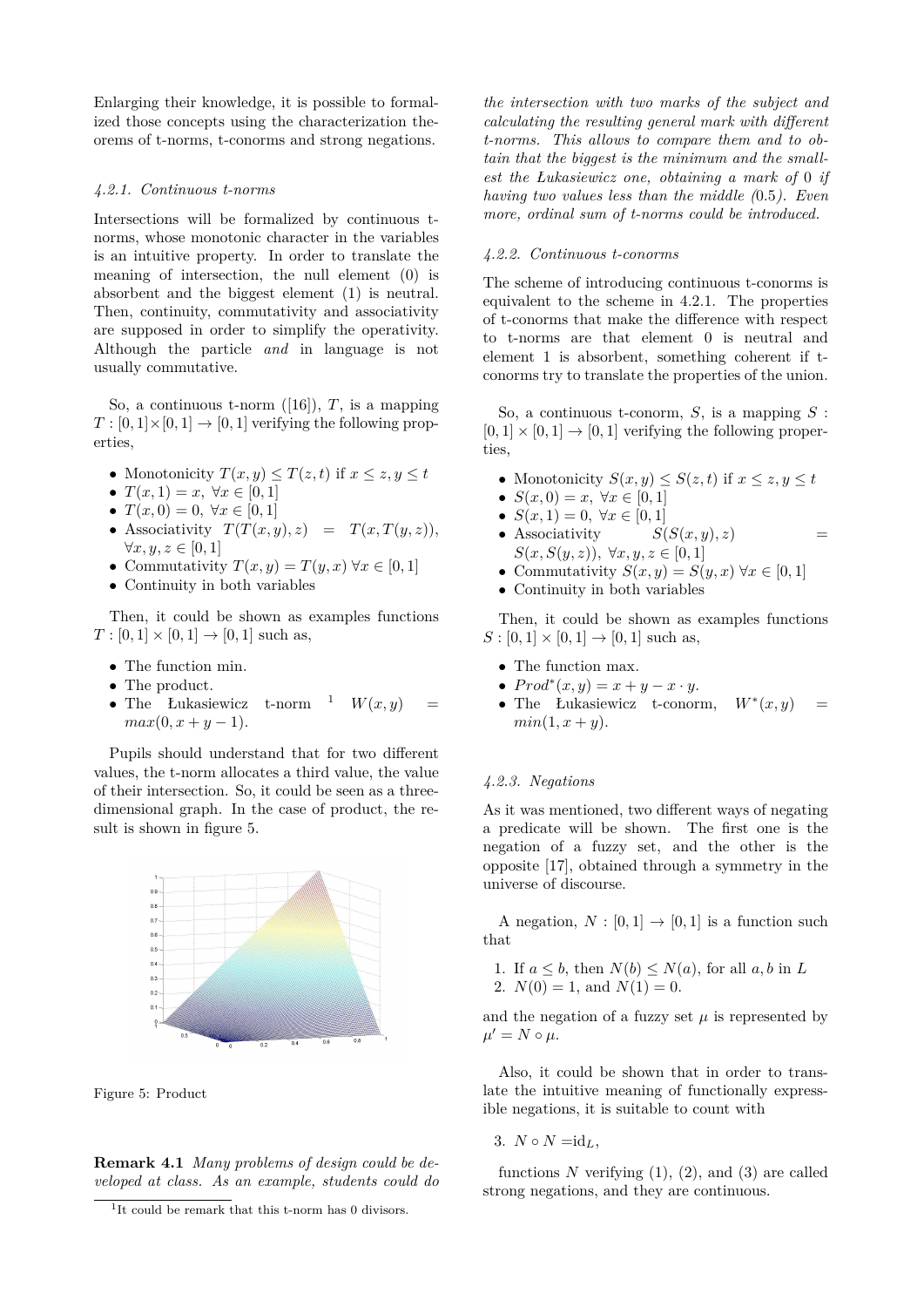As an example of negations, there could be introduced Sugeno's negations:  $N_{\lambda}(a)$  $\frac{1-a}{1+\lambda a}$ , with  $\lambda > -1$ , for all  $a \in [0,1]$ *.* 

For example,  $N_0(a) = 1 - a, N_1(a) =$  $\frac{1-a}{1+a}$ ,  $N_{-0.5} = \frac{1-a}{1-0.5a}$ ,  $N_2(a) = \frac{1-a}{1+2a}$ , etc.



Figure 6: Sugeno's Negations

Since obviously,

$$
N_{\lambda_1} \leq N_{\lambda_2} \Leftrightarrow \lambda_2 \leq \lambda_1,
$$

it results:

- If  $\lambda \in (-1, 0]$ , then  $N_0 \leq N_\lambda$
- If  $\lambda \in (0, +\infty]$ , then  $N_{\lambda} < N_0$ .

When using fuzzy sets to represent the meaning of predicates [18], the problem of design [10] is always present and this has to be told and shown in every concrete problem.

Many examples could appear when building the antonym of a predicate. For doing that, the symmetry has to be designed translating the meaning and also keeping the mathematical properties needed:

 $A: X \to X$  is *symmetry* on X, if it is a function such that

- If  $x \leq y$ , then  $A(y) \leq A(x)$
- $A \circ A = id_X$ ,

Once  $\mu_P$  :  $X \rightarrow [0,1]$  is known, take  $\mu_{aP}(x) = \mu_{P}(A(x))$ , for all *x* in *X*, that is,  $\mu_{a}P = \mu_{P} \circ A$  represents an opposite of  $\mu_{P}$ .

In order to motivate students for a deep study of Fuzzy Logic, some general ideas of meanings of predicates and some tools to solve engineering problems (control problems) could be shown. The problem of meaning is devoted to people who want to follow studies in Humanities and control problems are devoted to people who want to follow experimental studies, taking into account that the problem of meaning and design is also included in control problems.

#### **4.3. Fuzzy control design**

Once knowing algebras of fuzzy sets (*T, S, N*), some designs of particular t-norms in order to verify classical laws (such as Non Contradiction  $T(\mu, N(\mu)) = 0$ , Excluded Middle  $S(\mu, N(\mu)) = 1$ , De Morgan law,...) could be shown.

In the same vein, that is, continuing with the problem of design, students could be shown the amount of possible conditional functions existing  $(J)$  translating the sentence  $If$   $a$ *, then*  $b$ , a conditional is a function verifying Modus Ponens  $(T(J(a, b), a) \leq b)$ , that is useful to do deductions present in any kind of forward reasoning. The most famous conditionals are:

- *R*-implications:
- $J_T(a, b) = \sup\{z \in [0, 1]; T(a, z) \leq b\}$
- *S*-implications:  $J(a, b) = S(N(a), b)$
- *Q*-operators:  $J(a, b) = S(N(a), T(a, b))$
- *D*-operators:  $J(a, b) = S(b, T(N(a), N(b)))$
- *ML*-operators:  $J(a, b) = T(a, b)$

**Remark 4.2** *In the context of design it could be said that in the case of ML-operators the role of the consequent is the same as the antecedent, which not always could be desirable.*

Once these kind of conditionals are known, students could be show how to solve an easy control problem using rules. Fuzzy rules deal with imprecise terms and some imprecision is also allowed regarding the input of the system, it could be an approximation to the antecedent of the rule.

For solving those problems there are four steeps to follow:

- Design the predicates involved in the rules
- Design the conditional functions
- Apply the Compositional Rule of Inference (CRI) for obtaining the output  $\mu_Q^*$  when having If  $\mu_P$ , then  $\mu_Q$  and the approximate input of  $\mu_P^*$ .

$$
\mu_{Q^*}(y) = \sup_{x \in [0,10]} \min(\mu_{P^*}(x), J_i(\mu_P(x), \mu_Q(y))).
$$

• Calculate the general output  $\mu_{Q^*}$  =  $\max_{i=1,\dots,n} (\mu_{Q_i^*})$  in the case there are *n* rules.

**Example 4.3** *For instance it is collected a simple example from [14].*

*A* system with two continuous variables  $x, y \in$ [0*,* 10]*, described by 3 rules,*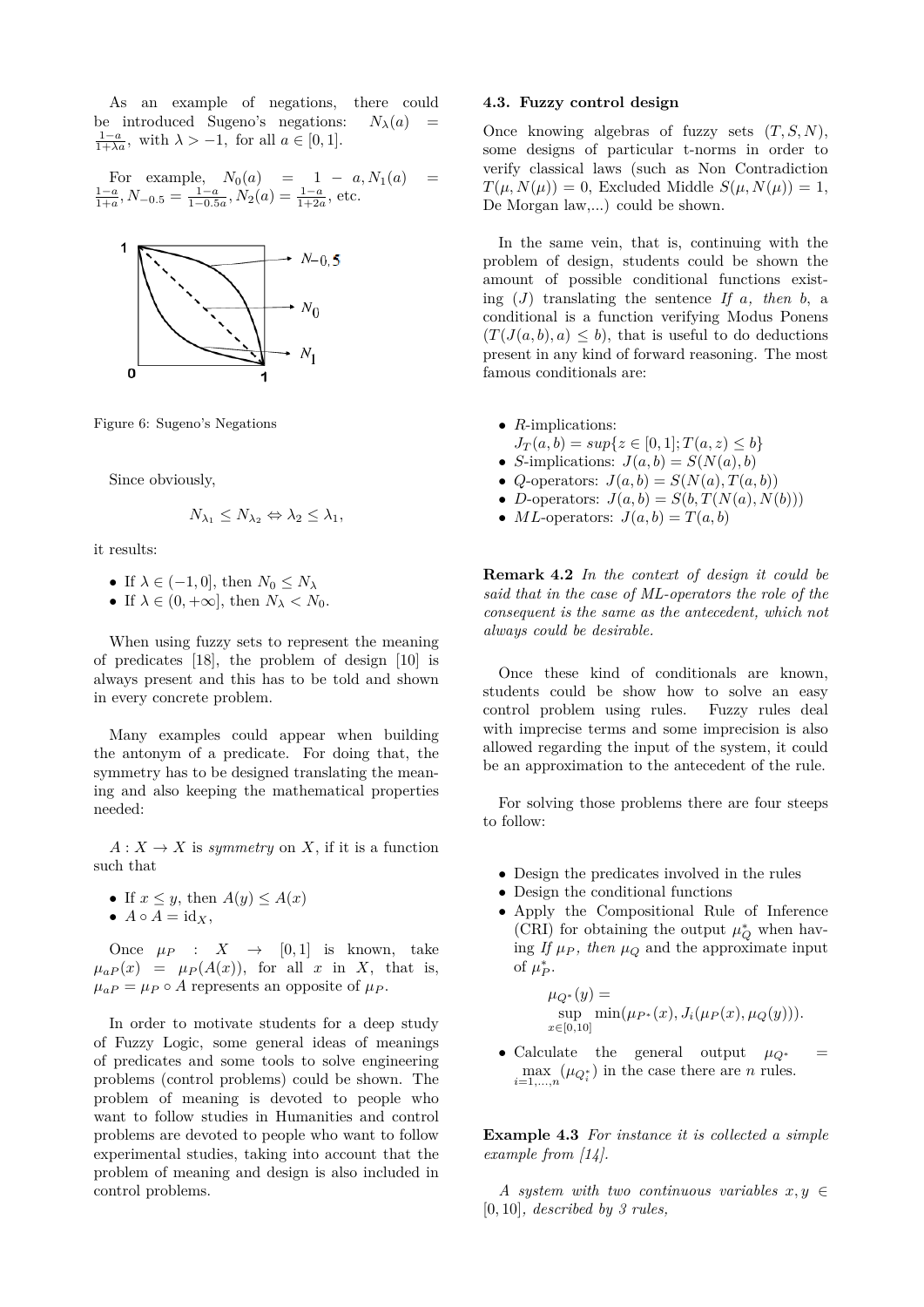

Figure 7: CRI scheme

- $r_1$ : *If x is big, then*  $y = 2$  $r_2$ : *If x is small, then*  $y = 8$
- *r*<sub>3</sub> : *If x is around* 4, *then*  $y = 6$ *.*

*What is the output for the input x=4.5?*

*Firstly, predicates are represented: To represent the sentence x* is big*, it is possible to buil the fuzzy set,*

$$
\mu_B: [0,10] \to [0,1]
$$
  

$$
x \mapsto \frac{x}{10}
$$

*To represent the sentence x* is small*,*

$$
\mu_S : [0, 10] \to [0, 1]
$$

$$
x \mapsto 1 - \frac{x}{10}
$$

*To represent the sentence x* is around 4*,*

 $\mathcal{L}$ 

$$
\mu_{A4} : [0, 10] \to [0, 1]
$$
  

$$
x \mapsto \begin{cases} 0, & \text{if } 0 \le x \le 3, 5 \le x \\ x - 3, & \text{if } 3 \le x \le 4 \end{cases}
$$

 $5 - x$ , *if*  $4 \le x \le 5$ *.* 

*Then, it is necessary to represents rules. In this problem, let J<sup>i</sup> be a Mamdani-Larsen implication*  $J_i(a, b) = T(a, b)$ *, and as it is usual in fuzzy* systems control, we suppose that  $J_i(a, b) = a \cdot b$ .  $(\forall i = 1, 2, 3)$ . Remember that doing that the *implication* if/then*, works as an* if and only *if implication.*

*In the case of first rule,* If *x* is big, then  $y = 2$ , *the representation is,*

$$
J_1(\mu_B(x), \mu_{\{2\}}(y)) = \mu_B(x) \cdot \mu_{\{2\}}(y) = \begin{cases} \frac{x}{10}, & \text{if } y = 2 \\ 0, & \text{if } y \neq 2. \end{cases}
$$

*In the case of the second rule*  $r_2$ *:* If *x* is small, then  $y = 8$ ,

$$
J_2(\mu_S(x), \mu_{S_1}(y)) = \mu_S(x) \cdot \mu_{S_1}(y) =
$$

$$
\begin{cases}\n1 - \frac{x}{10}, & \text{if } y = 8 \\
0, & \text{if } y \neq 8.\n\end{cases}
$$

*Regarding the third rule*  $r_3$ : If  $x$  around 4, then *y* = 6*,*

$$
J_3(\mu_{A4}(x), \mu_{6}(y)) = \mu_{A4}(x) \cdot \mu_{6}(y) =
$$
  

$$
\begin{cases} \mu_{A4}(x), & \text{if } y = 6\\ 0, & \text{if } y \neq 6. \end{cases}
$$

*Once having the conditionals and the input, the outputs are calculate using the conditional rule of inference, as follow:*

•  $\mu_{Q_i^*}(y) =$  $\lim_{x \to a} \sum_{i=1}^{n}$   $\lim_{n \to \infty} \left( \mu_{\{4.5\}}(x), J_i(\mu_{P_i}(x), \mu_{Q_i}(y)) \right) =$  $= J_i(\mu_{P_i}(4.5), \mu_{Q_i}(y))$ 

 $\forall i = 1, 2, 3$ 

• 
$$
\mu_{Q_1^*}(y)
$$
 =  $J_1(\mu_B(4.5), \mu_{\{2\}}(y))$  =  
\n
$$
\begin{cases}\n0.45, & \text{if } y = 2 \\
0, & \text{if } y \neq 2,\n\end{cases}
$$

• 
$$
\mu_{Q_2^*}(y)
$$
 =  $J_2(\mu_S(4.5), \mu_{\{8\}}(y))$  =  
\n
$$
\begin{cases}\n0.55, & if y = 8 \\
0, & if y \neq 8,\n\end{cases}
$$

• 
$$
\mu_{Q_3^*}(y)
$$
 =  $J_3(\mu_{A4}(4.5), \mu_{\{6\}}(y))$  =  
\n
$$
\begin{cases}\n\mu_{A4}(4.5) = 0.5, & if y = 6 \\
0, & if y \neq 6,\n\end{cases}
$$

*And finally, the output will be the*  $\mu_{Q^*}(y) = \max(\mu_{Q_1^*}, \mu_{Q_2^*}, \mu_{Q_3^*})$ 

*So,*

 $< 10$ 

$$
\mu_{Q^*}(y) = \begin{cases} 0.45, & \text{if } y = 2 \\ 0.5, & \text{if } y = 6 \\ 0.55, & \text{if } y = 8 \\ 0, & \text{if } y \in [0, 10] \setminus \{2, 6, 8\}. \end{cases}
$$

*Represented graphically in figure 8*



Figure 8: Output